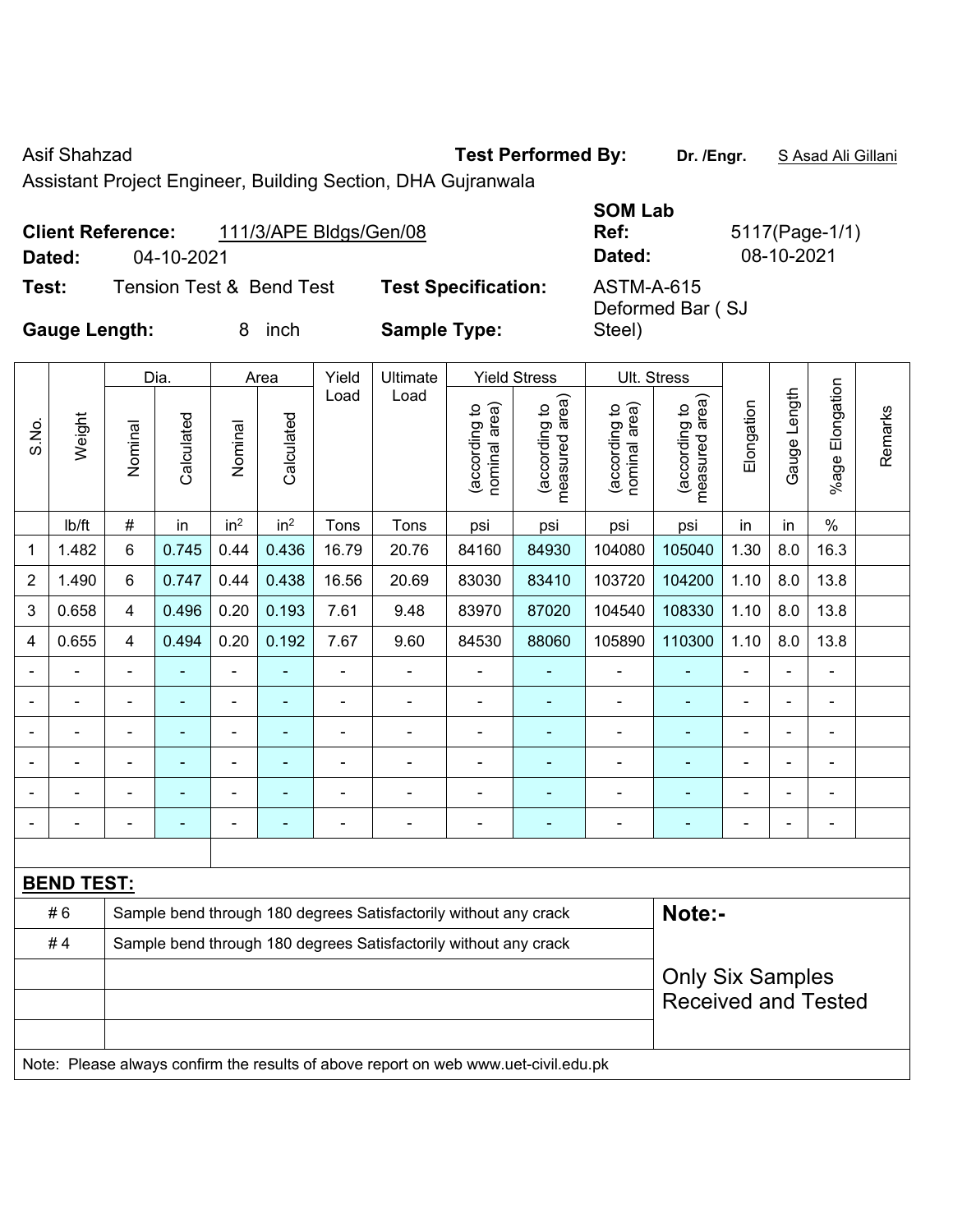Maqsood Ahmed **Test Performed By:** Dr. /Engr.

S. Asad Ali Gillani

Construction Manager, BSM Developers (Pvt) Ltd., Lahore

| <b>Client Reference:</b> |              | CM/BSM/Ph-8/02 |                            | Ref:       | 5119(Page-1/1)                |
|--------------------------|--------------|----------------|----------------------------|------------|-------------------------------|
| Dated:                   | 04-10-2021   |                |                            | Dated:     | 08-10-2021                    |
| Test:                    | Tension Test |                | <b>Test Specification:</b> | ASTM-A-615 |                               |
| <b>Gauge Length:</b>     |              | inch           | <b>Sample Type:</b>        |            | Deformed Bar (Mughal Supreme) |

| 5119(Page-1/1) |
|----------------|
| 08-10-2021     |
|                |

|             |                   |                | Dia.                                                                       |                              | Area            | Yield          | Ultimate<br><b>Yield Stress</b>                                                     |                                |                                 | <b>Ult. Stress</b>             |                                 |                          |                          |                       |         |
|-------------|-------------------|----------------|----------------------------------------------------------------------------|------------------------------|-----------------|----------------|-------------------------------------------------------------------------------------|--------------------------------|---------------------------------|--------------------------------|---------------------------------|--------------------------|--------------------------|-----------------------|---------|
| S.No.       | Weight            | Nominal        | Calculated                                                                 | Nominal                      | Calculated      | Load           | Load                                                                                | nominal area)<br>(according to | (according to<br>measured area) | (according to<br>nominal area) | (according to<br>measured area) | Elongation               | Gauge Length             | Elongation<br>$%$ age | Remarks |
|             | lb/ft             | #              | in                                                                         | in <sup>2</sup>              | in <sup>2</sup> | Tons           | Tons                                                                                | psi                            | psi                             | psi                            | psi                             | in                       | in                       | $\%$                  |         |
| $\mathbf 1$ | 2.654             | 8              | 0.997                                                                      | 0.79                         | 0.780           | 26.96          | 33.81                                                                               | 75270                          | 76240                           | 94400                          | 95610                           | 1.60                     | 8.0                      | 20.0                  |         |
|             |                   | ä,             | L.                                                                         | $\blacksquare$               | ä,              | $\overline{a}$ | ä,                                                                                  | L                              | $\blacksquare$                  | $\blacksquare$                 | ä,                              | ÷                        |                          | L.                    |         |
|             |                   | $\blacksquare$ |                                                                            | $\blacksquare$               |                 | $\overline{a}$ | ä,                                                                                  | $\blacksquare$                 |                                 | $\blacksquare$                 | $\blacksquare$                  | $\blacksquare$           |                          | $\blacksquare$        |         |
|             |                   | ä,             |                                                                            | $\blacksquare$               |                 | L              | ÷,                                                                                  | L,                             | ä,                              | $\overline{\phantom{a}}$       |                                 | ä,                       |                          | $\blacksquare$        |         |
|             |                   |                | ۰                                                                          | ۰                            | $\overline{a}$  | $\blacksquare$ | ÷                                                                                   | $\blacksquare$                 | ٠                               | ٠                              | $\blacksquare$                  | $\overline{\phantom{0}}$ | $\overline{\phantom{0}}$ | $\overline{a}$        |         |
|             |                   | $\blacksquare$ | ÷,                                                                         | $\overline{\phantom{a}}$     | ٠               | $\blacksquare$ | $\overline{\phantom{a}}$                                                            | ä,                             | ٠                               | $\overline{\phantom{a}}$       | $\blacksquare$                  | $\blacksquare$           | $\blacksquare$           | $\blacksquare$        |         |
|             |                   | $\blacksquare$ | $\blacksquare$                                                             | $\overline{\phantom{a}}$     | $\overline{a}$  | $\blacksquare$ | $\overline{\phantom{a}}$                                                            | $\blacksquare$                 | ۰                               | $\overline{\phantom{0}}$       | $\blacksquare$                  | $\blacksquare$           |                          | $\blacksquare$        |         |
|             |                   | $\blacksquare$ | ÷,                                                                         | $\blacksquare$               | ٠               | $\blacksquare$ | ä,                                                                                  | ä,                             | ٠                               | $\blacksquare$                 | $\blacksquare$                  | $\blacksquare$           |                          | $\blacksquare$        |         |
|             |                   | $\blacksquare$ | $\blacksquare$                                                             | $\qquad \qquad \blacksquare$ | ÷               | $\blacksquare$ | ÷,                                                                                  | $\blacksquare$                 | $\blacksquare$                  | $\blacksquare$                 | $\blacksquare$                  | $\blacksquare$           |                          | $\blacksquare$        |         |
|             |                   | $\blacksquare$ |                                                                            | ۰                            |                 | $\blacksquare$ | $\blacksquare$                                                                      | Ē,                             | ٠                               | ä,                             | $\blacksquare$                  | ä,                       |                          | $\blacksquare$        |         |
|             |                   |                |                                                                            |                              |                 |                |                                                                                     |                                |                                 |                                |                                 |                          |                          |                       |         |
|             | <b>BEND TEST:</b> |                |                                                                            |                              |                 |                |                                                                                     |                                |                                 |                                |                                 |                          |                          |                       |         |
|             | #8                |                | Note:-<br>Sample bend through 180 degrees Satisfactorily without any crack |                              |                 |                |                                                                                     |                                |                                 |                                |                                 |                          |                          |                       |         |
|             |                   |                |                                                                            |                              |                 |                |                                                                                     |                                |                                 |                                |                                 |                          |                          |                       |         |
|             |                   |                |                                                                            |                              |                 |                |                                                                                     |                                |                                 |                                | <b>Only Two Samples</b>         |                          |                          |                       |         |
|             |                   |                |                                                                            |                              |                 |                |                                                                                     |                                |                                 |                                | <b>Received and Tested</b>      |                          |                          |                       |         |
|             |                   |                |                                                                            |                              |                 |                |                                                                                     |                                |                                 |                                |                                 |                          |                          |                       |         |
|             |                   |                |                                                                            |                              |                 |                | Note: Please always confirm the results of above report on web www.uet-civil.edu.pk |                                |                                 |                                |                                 |                          |                          |                       |         |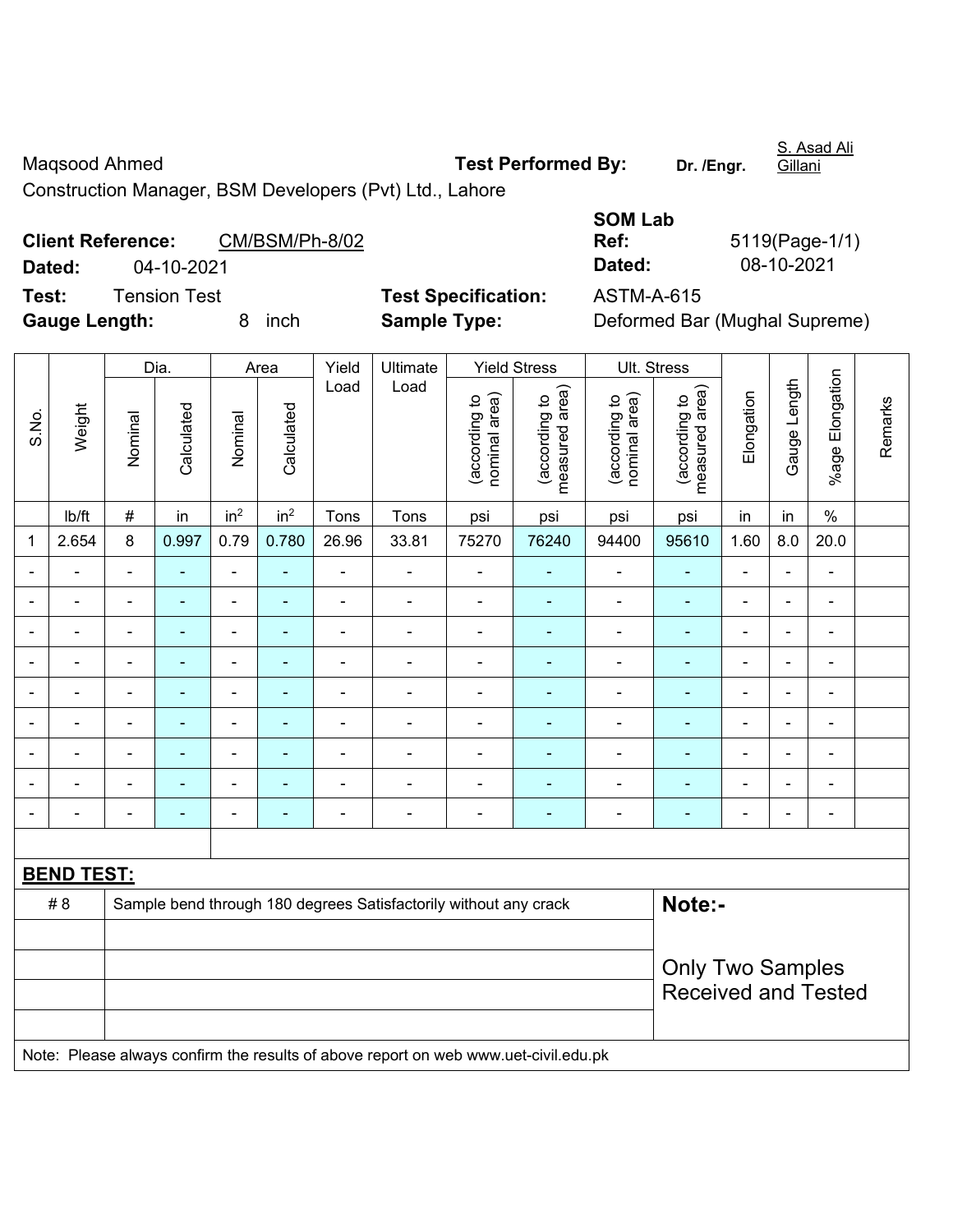Sub Divisional Officer **Test Performed By:** Dr. /Engr. **SAsad Ali Gillani** Sub Divisional Officer Buildings Sub Division No.2, Multan

# **Client Reference:** 266/2nd

 $\top$ 

 $\mathbf{\overline{1}}$ 

**Test:** Tension Test & Bend Test **Test Specification:** ASTM-A-615 **Gauge Length:** 8 inch **Sample Type:** Deformed Bar

 $\overline{\phantom{a}}$ 

**SOM Lab Ref:** 5120(Page-1/1) **Dated:** 07-09-2021 **Dated:** 08-10-2021

|                |                   |                                                                  | Dia.                                                                                |                          | Area            | Yield          | Ultimate                                                         | <b>Yield Stress</b>            |                                             |                                | Ult. Stress                     |                          |                |                          |         |
|----------------|-------------------|------------------------------------------------------------------|-------------------------------------------------------------------------------------|--------------------------|-----------------|----------------|------------------------------------------------------------------|--------------------------------|---------------------------------------------|--------------------------------|---------------------------------|--------------------------|----------------|--------------------------|---------|
| S.No.          | Weight            | Nominal                                                          | Calculated                                                                          | Nominal                  | Calculated      | Load           | Load                                                             | (according to<br>nominal area) | (according to<br>measured area)<br>measured | (according to<br>nominal area) | (according to<br>measured area) | Elongation               | Gauge Length   | Elongation<br>$%$ age    | Remarks |
|                | lb/ft             | $\#$                                                             | in                                                                                  | in <sup>2</sup>          | in <sup>2</sup> | Tons           | Tons                                                             | psi                            | psi                                         | psi                            | psi                             | in                       | in             | $\%$                     |         |
| 1              | 2.667             | 8                                                                | 0.999                                                                               | 0.79                     | 0.784           | 25.71          | 33.94                                                            | 71770                          | 72320                                       | 94770                          | 95490                           | 1.70                     | 8.0            | 21.3                     |         |
| $\overline{2}$ | 1.481             | 6                                                                | 0.744                                                                               | 0.44                     | 0.435           | 15.51          | 20.10                                                            | 77770                          | 78660                                       | 100760                         | 101920                          | 1.30                     | 8.0            | 16.3                     |         |
| 3              | 0.731             | 4                                                                | 0.523                                                                               | 0.20                     | 0.215           | 6.85           | 9.28                                                             | 75540                          | 70270                                       | 102290                         | 95160                           | 1.30                     | 8.0            | 16.3                     |         |
|                |                   |                                                                  |                                                                                     |                          |                 |                |                                                                  |                                |                                             |                                |                                 |                          |                |                          |         |
|                |                   | $\blacksquare$                                                   |                                                                                     | $\blacksquare$           |                 |                | ÷                                                                | $\blacksquare$                 |                                             |                                |                                 |                          |                | $\blacksquare$           |         |
|                |                   | ä,                                                               | ٠                                                                                   | $\blacksquare$           | ÷               | Ē,             | $\blacksquare$                                                   | $\blacksquare$                 |                                             | ÷                              | $\blacksquare$                  | $\blacksquare$           |                | $\blacksquare$           |         |
|                |                   | $\blacksquare$                                                   | ٠                                                                                   | $\overline{\phantom{a}}$ | $\blacksquare$  | Ē,             | ÷                                                                | $\blacksquare$                 | $\overline{a}$                              | ÷                              | $\blacksquare$                  | $\blacksquare$           |                | $\overline{\phantom{a}}$ |         |
|                |                   | $\blacksquare$                                                   | $\blacksquare$                                                                      | ä,                       | ۰               | $\blacksquare$ | ä,                                                               |                                | $\blacksquare$                              | $\blacksquare$                 | ä,                              | $\blacksquare$           |                | $\blacksquare$           |         |
|                |                   |                                                                  |                                                                                     | $\overline{a}$           |                 |                | $\blacksquare$                                                   |                                |                                             |                                |                                 |                          |                | $\blacksquare$           |         |
|                |                   | $\overline{\phantom{0}}$                                         | ۰                                                                                   | $\overline{a}$           | ۰               | ٠              | $\overline{\phantom{0}}$                                         | $\overline{\phantom{0}}$       | $\overline{a}$                              | $\overline{\phantom{a}}$       | $\overline{\phantom{0}}$        | $\overline{\phantom{0}}$ | $\blacksquare$ | $\overline{\phantom{a}}$ |         |
|                |                   |                                                                  |                                                                                     |                          |                 |                |                                                                  |                                |                                             |                                |                                 |                          |                |                          |         |
|                | <b>BEND TEST:</b> |                                                                  |                                                                                     |                          |                 |                |                                                                  |                                |                                             |                                |                                 |                          |                |                          |         |
|                | #8                |                                                                  |                                                                                     |                          |                 |                | Sample bend through 180 degrees Satisfactorily without any crack |                                |                                             |                                | Note:-                          |                          |                |                          |         |
|                | #6                | Sample bend through 180 degrees Satisfactorily without any crack |                                                                                     |                          |                 |                |                                                                  |                                |                                             |                                |                                 |                          |                |                          |         |
|                | #4                |                                                                  |                                                                                     |                          |                 |                | Sample bend through 180 degrees Satisfactorily without any crack |                                |                                             |                                | <b>Only Six Samples</b>         |                          |                |                          |         |
|                |                   |                                                                  |                                                                                     |                          |                 |                |                                                                  |                                |                                             |                                | <b>Received and Tested</b>      |                          |                |                          |         |
|                |                   |                                                                  |                                                                                     |                          |                 |                |                                                                  |                                |                                             |                                |                                 |                          |                |                          |         |
|                |                   |                                                                  | Note: Please always confirm the results of above report on web www.uet-civil.edu.pk |                          |                 |                |                                                                  |                                |                                             |                                |                                 |                          |                |                          |         |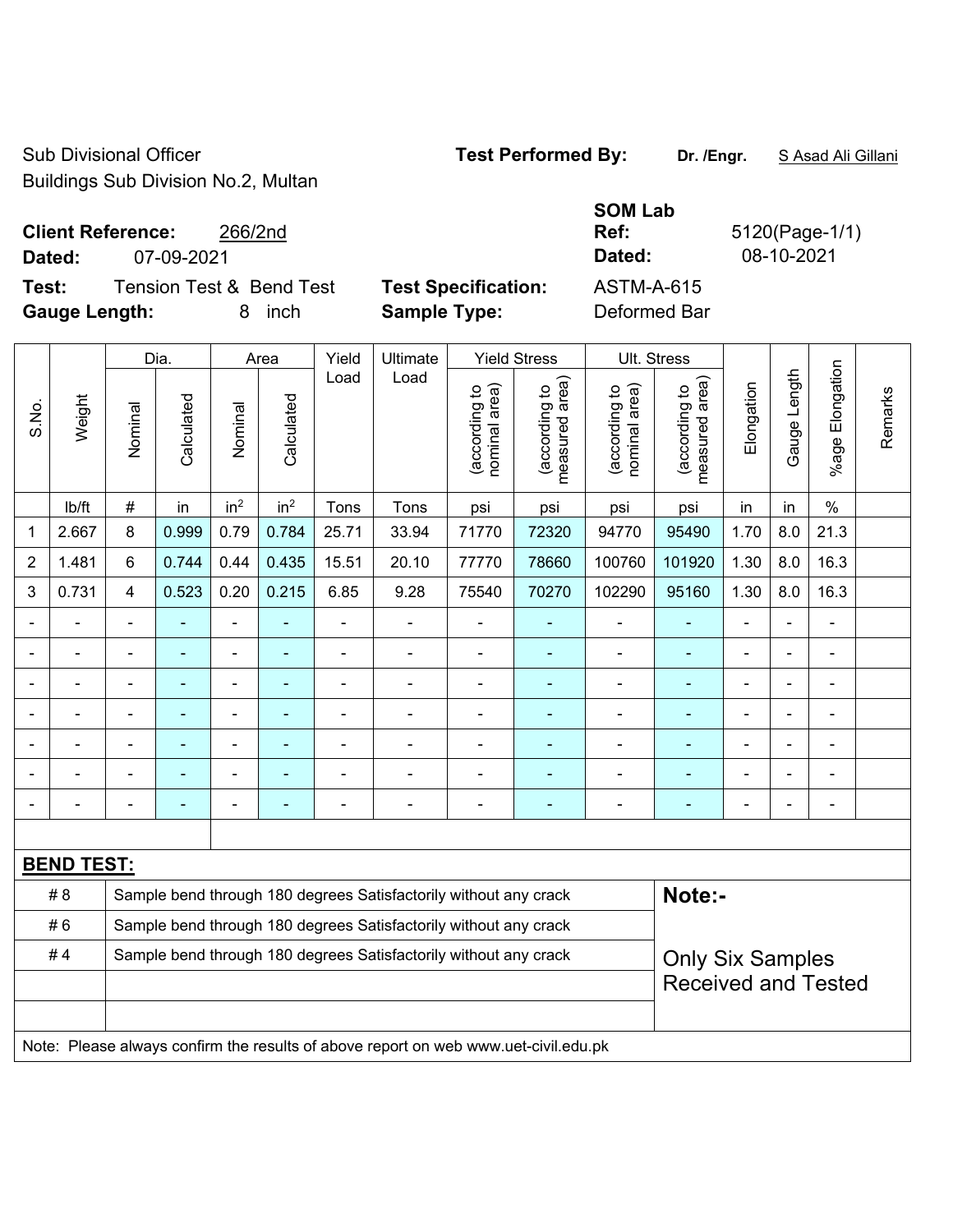Major Muhammad Azeem (Retd) **Test Performed By: Dr. /Engr.** S. Asad Ali Gillani Resident Engineer, ACES Pvt. Ltd., Site Office DHA Mattital Road, Multan (M/s Nexus Builders Pvt. Ltd.)

**Client Reference:** RE/Sec-T&B1/Material/38

**Test:** Tension Test & Bend Test **Test Specification:** ASTM-A-615 **Gauge Length:** 8 inch **Sample Type:** Deformed Bar (SJ Steel)

**Dated:** 27-09-2021 **Dated:** 08-10-2021

|                |                   |                | Dia.                     |                 | Area            | Yield<br>Ultimate        |                                                                                     | <b>Yield Stress</b>            |                                 |                                | Ult. Stress                     |                |                |                 |         |
|----------------|-------------------|----------------|--------------------------|-----------------|-----------------|--------------------------|-------------------------------------------------------------------------------------|--------------------------------|---------------------------------|--------------------------------|---------------------------------|----------------|----------------|-----------------|---------|
| S.No.          | Weight            | Nominal        | Calculated               | Nominal         | Calculated      | Load                     | Load                                                                                | nominal area)<br>(according to | (according to<br>measured area) | nominal area)<br>(according to | (according to<br>measured area) | Elongation     | Gauge Length   | %age Elongation | Remarks |
|                | Ib/ft             | $\#$           | in                       | in <sup>2</sup> | in <sup>2</sup> | Tons                     | Tons                                                                                | psi                            | psi                             | psi                            | psi                             | in             | in             | $\%$            |         |
| 1              | 0.673             | 4              | 0.502                    | 0.20            | 0.198           | 6.60                     | 9.09                                                                                | 72730                          | 73470                           | 100270                         | 101280                          | 1.20           | 8.0            | 15.0            |         |
| $\overline{2}$ | 0.673             | $\overline{4}$ | 0.502                    | 0.20            | 0.198           | 6.52                     | 9.12                                                                                | 71940                          | 72670                           | 100610                         | 101620                          | 1.30           | 8.0            | 16.3            |         |
|                |                   |                |                          | ä,              |                 | ä,                       | $\blacksquare$                                                                      | ÷.                             |                                 | $\blacksquare$                 |                                 | ÷.             |                | $\blacksquare$  |         |
|                |                   |                | $\blacksquare$           | ۰               |                 |                          | $\blacksquare$                                                                      | $\blacksquare$                 |                                 | $\blacksquare$                 | $\blacksquare$                  | $\blacksquare$ |                | $\blacksquare$  |         |
|                |                   |                |                          | ÷               |                 |                          | $\blacksquare$                                                                      | $\blacksquare$                 |                                 | $\blacksquare$                 | $\blacksquare$                  | $\blacksquare$ |                | $\blacksquare$  |         |
|                |                   |                | $\blacksquare$           | ÷               |                 |                          |                                                                                     | $\blacksquare$                 |                                 | $\blacksquare$                 |                                 | $\blacksquare$ | $\blacksquare$ | $\blacksquare$  |         |
|                |                   | $\blacksquare$ | $\overline{\phantom{0}}$ | ÷               | ۰               | $\overline{\phantom{0}}$ | $\overline{\phantom{0}}$                                                            | $\overline{\phantom{a}}$       | $\blacksquare$                  | $\overline{\phantom{a}}$       | $\blacksquare$                  | $\blacksquare$ | $\blacksquare$ | $\blacksquare$  |         |
|                |                   |                | $\blacksquare$           | ÷               |                 | $\blacksquare$           | $\blacksquare$                                                                      | $\blacksquare$                 |                                 | $\blacksquare$                 | $\blacksquare$                  | $\blacksquare$ |                | $\blacksquare$  |         |
|                |                   |                |                          | $\blacksquare$  |                 |                          | $\blacksquare$                                                                      | $\blacksquare$                 |                                 | $\blacksquare$                 | $\blacksquare$                  | $\blacksquare$ |                |                 |         |
|                |                   |                |                          | ٠               |                 |                          | $\blacksquare$                                                                      | $\blacksquare$                 |                                 |                                |                                 |                |                | $\blacksquare$  |         |
|                |                   |                |                          |                 |                 |                          |                                                                                     |                                |                                 |                                |                                 |                |                |                 |         |
|                | <b>BEND TEST:</b> |                |                          |                 |                 |                          |                                                                                     |                                |                                 |                                |                                 |                |                |                 |         |
|                | #4                |                |                          |                 |                 |                          | Sample bend through 180 degrees Satisfactorily without any crack                    |                                |                                 |                                | Note:-                          |                |                |                 |         |
|                |                   |                |                          |                 |                 |                          |                                                                                     |                                |                                 |                                |                                 |                |                |                 |         |
|                |                   |                |                          |                 |                 |                          |                                                                                     |                                |                                 |                                | <b>Only Three Samples</b>       |                |                |                 |         |
|                |                   |                |                          |                 |                 |                          |                                                                                     |                                |                                 |                                | <b>Received and Tested</b>      |                |                |                 |         |
|                |                   |                |                          |                 |                 |                          |                                                                                     |                                |                                 |                                |                                 |                |                |                 |         |
|                |                   |                |                          |                 |                 |                          | Note: Please always confirm the results of above report on web www.uet-civil.edu.pk |                                |                                 |                                |                                 |                |                |                 |         |

**SOM Lab Ref:** 5121(Page-1/1)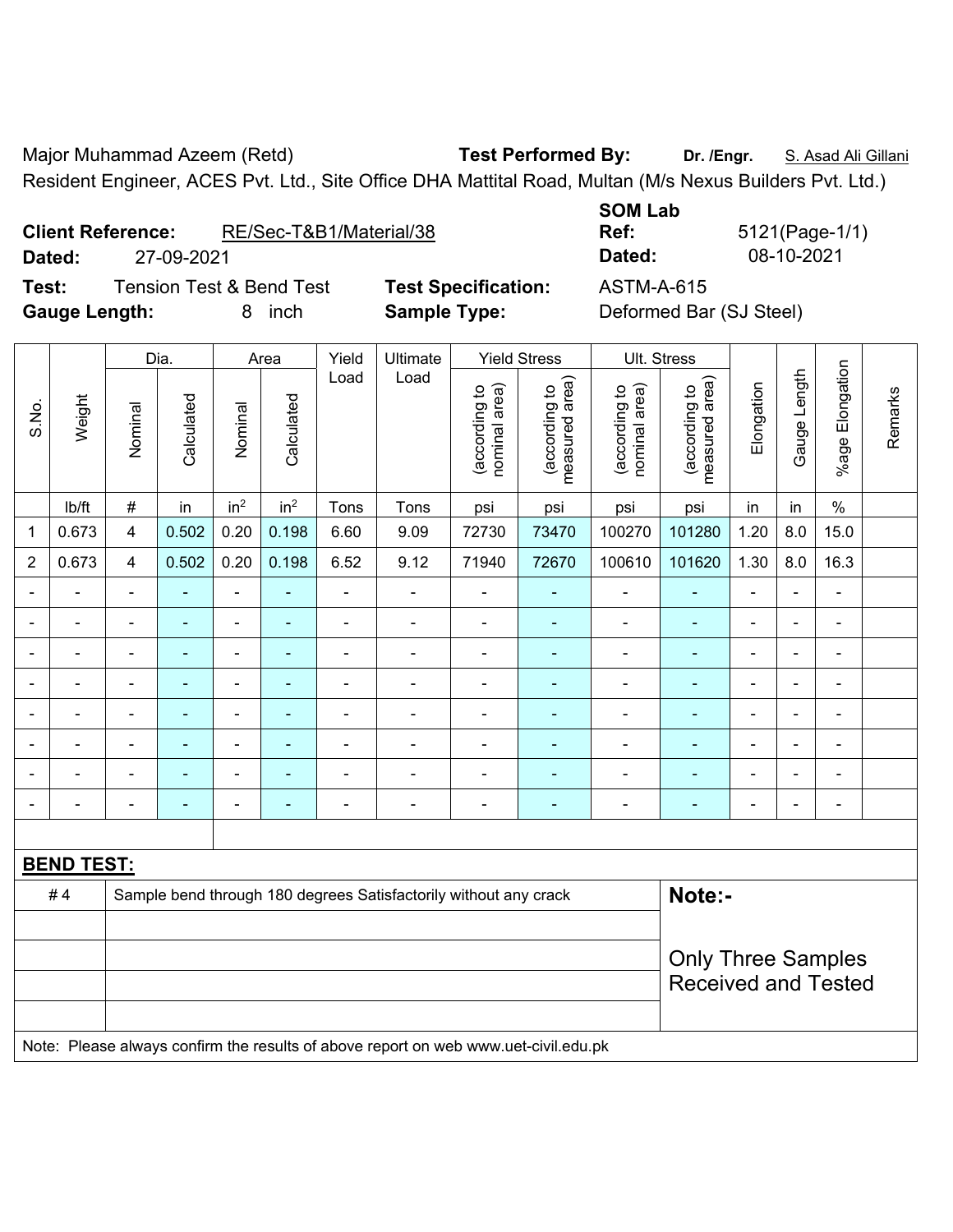Engr. Shair Muhammad **Test Performed By: Dr. /Engr.** S Asad Ali Gillani

Resident Engineer, M-3 IC Industrial City, Faisalabad (Osmani & Company Pvt. Ltd. Fsd.)

### **Client Reference:** CRE/M3IC/FIC-048/Lab/1473

**Dated:** 06-10-2021 **Dated:** 08-10-2021

**Test:** Tension Test & Bend Test **Test Specification:** ASTM-A-615 Gauge Length: 8 inch **Sample Type:** 

**SOM Lab Ref:** 5123(Page-1/1)

|                |                   |                | Dia.       |                 | Area                                                             | Yield          | Ultimate                                                                            |                                | <b>Yield Stress</b>                         |                                | Ult. Stress                     |                |              |                          |         |
|----------------|-------------------|----------------|------------|-----------------|------------------------------------------------------------------|----------------|-------------------------------------------------------------------------------------|--------------------------------|---------------------------------------------|--------------------------------|---------------------------------|----------------|--------------|--------------------------|---------|
| S.No.          | Weight            | Nominal        | Calculated | Nominal         | Calculated                                                       | Load           | Load                                                                                | nominal area)<br>(according to | (according to<br>neasured area)<br>measured | nominal area)<br>(according to | (according to<br>measured area) | Elongation     | Gauge Length | Elongation<br>$%$ age    | Remarks |
|                | lb/ft             | #              | in         | in <sup>2</sup> | in <sup>2</sup>                                                  | Tons           | Tons                                                                                | psi                            | psi                                         | psi                            | psi                             | in             | in           | $\%$                     |         |
| 1              | 2.659             | 8              | 0.997      | 0.79            | 0.781                                                            | 28.03          | 37.26                                                                               | 78260                          | 79160                                       | 104010                         | 105210                          | 1.20           | 8.0          | 15.0                     |         |
| $\overline{2}$ | 2.652             | 8              | 0.996      | 0.79            | 0.779                                                            | 28.24          | 37.23                                                                               | 78830                          | 79940                                       | 103930                         | 105400                          | 1.00           | 8.0          | 12.5                     |         |
| 3              | 1.676             | 6              | 0.792      | 0.44            | 0.493                                                            | 16.53          | 21.48                                                                               | 82880                          | 73970                                       | 107660                         | 96080                           | 1.30           | 8.0          | 16.3                     |         |
| 4              | 1.679             | 6              | 0.792      | 0.44            | 0.493                                                            | 16.31          | 21.56                                                                               | 81750                          | 72970                                       | 108070                         | 96450                           | 1.50           | 8.0          | 18.8                     |         |
| 5              | 1.082             | 5              | 0.636      | 0.31            | 0.318                                                            | 10.93          | 14.95                                                                               | 77750                          | 75790                                       | 106390                         | 103710                          | 1.20           | 8.0          | 15.0                     |         |
| 6              | 1.084             | 5              | 0.637      | 0.31            | 0.319                                                            | 10.88          | 15.11                                                                               | 77380                          | 75200                                       | 107480                         | 104450                          | 1.20           | 8.0          | 15.0                     |         |
| $\overline{7}$ | 0.665             | $\overline{4}$ | 0.498      | 0.20            | 0.195                                                            | 7.00           | 9.38                                                                                | 77230                          | 79210                                       | 103420                         | 106070                          | 1.10           | 8.0          | 13.8                     |         |
| 8              | 0.664             | $\overline{4}$ | 0.498      | 0.20            | 0.195                                                            | 6.98           | 9.40                                                                                | 77000                          | 78980                                       | 103640                         | 106300                          | 1.00           | 8.0          | 12.5                     |         |
|                |                   |                |            |                 |                                                                  |                |                                                                                     |                                |                                             |                                |                                 |                |              |                          |         |
|                |                   |                | ۰          | -               | $\overline{\phantom{0}}$                                         | $\blacksquare$ | $\overline{\phantom{a}}$                                                            | $\overline{a}$                 | ٠                                           | $\qquad \qquad \blacksquare$   | ٠                               | $\blacksquare$ | ٠            | $\overline{\phantom{0}}$ |         |
|                |                   |                |            |                 |                                                                  |                |                                                                                     |                                |                                             |                                |                                 |                |              |                          |         |
|                | <b>BEND TEST:</b> |                |            |                 |                                                                  |                |                                                                                     |                                |                                             |                                |                                 |                |              |                          |         |
|                | # 8               |                |            |                 |                                                                  |                | Sample bend through 180 degrees Satisfactorily without any crack                    |                                |                                             |                                | Note:-                          |                |              |                          |         |
|                | #6                |                |            |                 | Sample bend through 180 degrees Satisfactorily without any crack |                |                                                                                     |                                |                                             |                                |                                 |                |              |                          |         |
|                | #5                |                |            |                 |                                                                  |                | Sample bend through 180 degrees Satisfactorily without any crack                    |                                |                                             |                                | <b>Only Twelve Samples</b>      |                |              |                          |         |
|                | #4                |                |            |                 |                                                                  |                | Sample bend through 180 degrees Satisfactorily without any crack                    |                                |                                             |                                | <b>Received and Tested</b>      |                |              |                          |         |
|                |                   |                |            |                 |                                                                  |                |                                                                                     |                                |                                             |                                |                                 |                |              |                          |         |
|                |                   |                |            |                 |                                                                  |                | Note: Please always confirm the results of above report on web www.uet-civil.edu.pk |                                |                                             |                                |                                 |                |              |                          |         |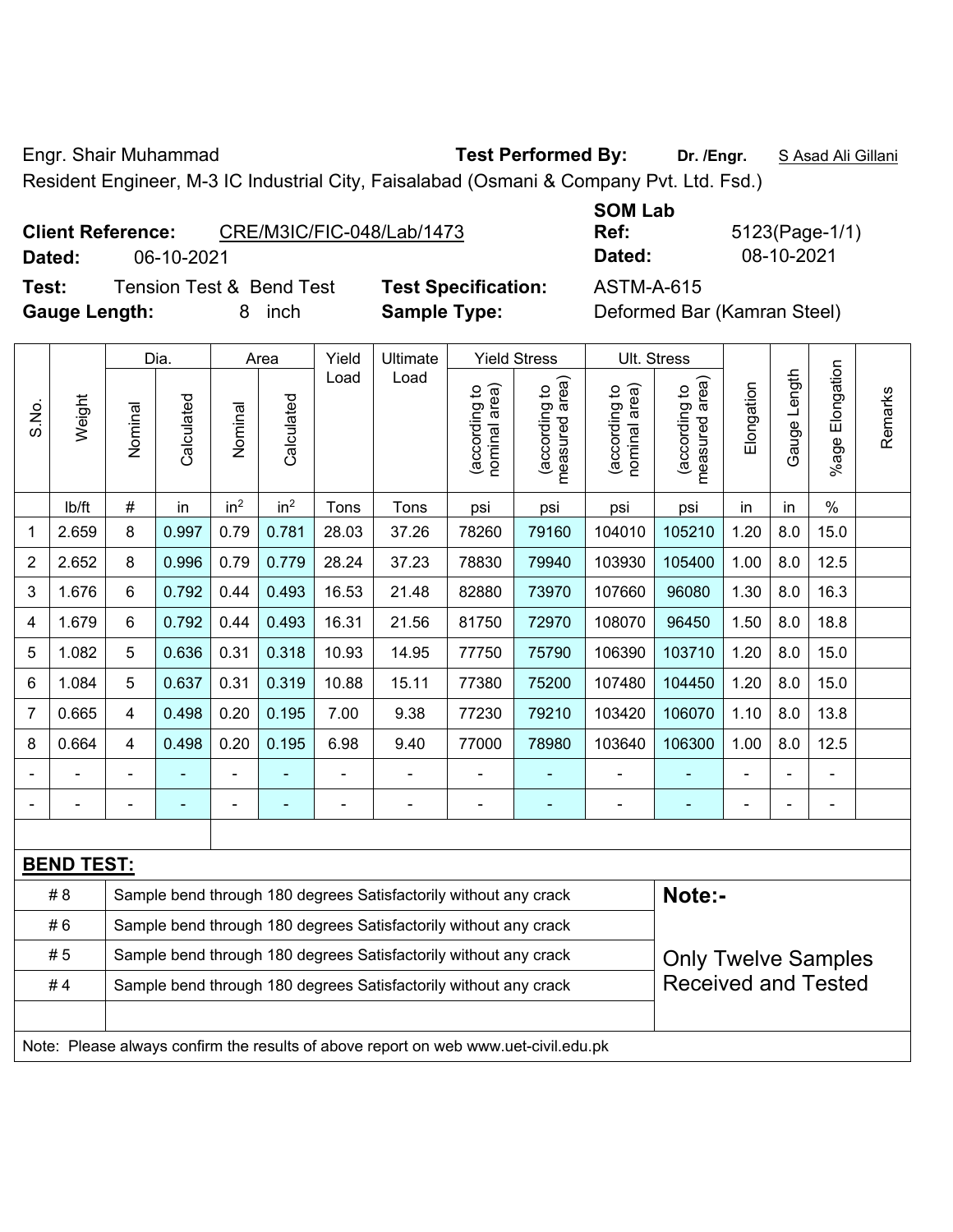Engr. Muhammad Tayyab Asif **Test Performed By: Dr. /Engr.** S Asad Ali Gillani Executive Engineer (ECD-P), UAF, University of Agriculture, Faisalabad

**Client Reference:** EE/ECDP/288

**Test:** Tension Test & Bend Test **Test Specification:** ASTM-A-615 **Gauge Length:** 8 inch **Sample Type:** Deformed Bar (Mild Steel)

**SOM Lab Ref:** 5124(Page-1/1) **Dated:** 22-09-2021 **Dated:** 08-10-2021

|                |                   |                | Dia.           |                 | Area            | Yield<br>Ultimate                                                          |                                                                                     |                                | <b>Yield Stress</b>            |                                | Ult. Stress                                           |                |                |                       |         |
|----------------|-------------------|----------------|----------------|-----------------|-----------------|----------------------------------------------------------------------------|-------------------------------------------------------------------------------------|--------------------------------|--------------------------------|--------------------------------|-------------------------------------------------------|----------------|----------------|-----------------------|---------|
| S.No.          | Weight            | Nominal        | Calculated     | Nominal         | Calculated      | Load                                                                       | Load                                                                                | nominal area)<br>(according to | measured area)<br>decording to | nominal area)<br>(according to | (according to<br>measured area)                       | Elongation     | Gauge Length   | Elongation<br>$%$ age | Remarks |
|                | lb/ft             | $\#$           | in             | in <sup>2</sup> | in <sup>2</sup> | Tons                                                                       | Tons                                                                                | psi                            | psi                            | psi                            | psi                                                   | in             | in             | $\%$                  |         |
| 1              | 1.495             | 6              | 0.748          | 0.44            | 0.439           | 15.36                                                                      | 20.39                                                                               | 77000                          | 77180                          | 102190                         | 102420                                                | 1.30           | 8.0            | 16.3                  |         |
| $\overline{2}$ | 1.478             | 6              | 0.743          | 0.44            | 0.434           | 15.06                                                                      | 19.95                                                                               | 75470                          | 76510                          | 99990                          | 101380                                                | 1.30           | 8.0            | 16.3                  |         |
| 3              | 0.681             | 4              | 0.505          | 0.20            | 0.200           | 4.76                                                                       | 7.24                                                                                | 52500                          | 52500                          | 79810                          | 79810                                                 | 1.60           | 8.0            | 20.0                  |         |
| 4              | 0.687             | 4              | 0.507          | 0.20            | 0.202           | 4.69                                                                       | 7.26                                                                                | 51710                          | 51200                          | 80040                          | 79240                                                 | 1.60           | 8.0            | 20.0                  |         |
| $\blacksquare$ | $\blacksquare$    | $\blacksquare$ | $\blacksquare$ | ä,              |                 | $\blacksquare$                                                             | ÷                                                                                   | ä,                             | $\blacksquare$                 | $\blacksquare$                 | ä,                                                    | $\blacksquare$ | $\blacksquare$ | $\blacksquare$        |         |
|                | $\blacksquare$    | $\blacksquare$ | $\blacksquare$ | ÷               | $\blacksquare$  | $\blacksquare$                                                             | ÷                                                                                   | $\blacksquare$                 | $\blacksquare$                 | $\blacksquare$                 | $\blacksquare$                                        | $\blacksquare$ |                | $\blacksquare$        |         |
| $\blacksquare$ | $\blacksquare$    | $\blacksquare$ | $\blacksquare$ | ÷               | ä,              | $\blacksquare$                                                             | ÷                                                                                   | $\blacksquare$                 | $\blacksquare$                 | $\blacksquare$                 | $\blacksquare$                                        | $\blacksquare$ |                | $\blacksquare$        |         |
|                |                   |                |                | $\overline{a}$  |                 |                                                                            | Ē,                                                                                  |                                |                                | $\blacksquare$                 |                                                       |                |                | $\blacksquare$        |         |
|                |                   |                |                |                 |                 |                                                                            |                                                                                     |                                |                                |                                |                                                       |                |                |                       |         |
|                |                   | $\blacksquare$ |                | $\overline{a}$  | ۰               |                                                                            | Ē.                                                                                  | $\overline{a}$                 | ٠                              | $\overline{\phantom{a}}$       | ٠                                                     | $\blacksquare$ |                | $\blacksquare$        |         |
|                |                   |                |                |                 |                 |                                                                            |                                                                                     |                                |                                |                                |                                                       |                |                |                       |         |
|                | <b>BEND TEST:</b> |                |                |                 |                 |                                                                            |                                                                                     |                                |                                |                                |                                                       |                |                |                       |         |
|                | #6                |                |                |                 |                 | Sample bend through 180 degrees Satisfactorily without any crack<br>Note:- |                                                                                     |                                |                                |                                |                                                       |                |                |                       |         |
|                | #4                |                |                |                 |                 | Sample bend through 180 degrees Satisfactorily without any crack           |                                                                                     |                                |                                |                                |                                                       |                |                |                       |         |
|                |                   |                |                |                 |                 |                                                                            |                                                                                     |                                |                                |                                | <b>Only Six Samples</b><br><b>Received and Tested</b> |                |                |                       |         |
|                |                   |                |                |                 |                 |                                                                            | Note: Please always confirm the results of above report on web www.uet-civil.edu.pk |                                |                                |                                |                                                       |                |                |                       |         |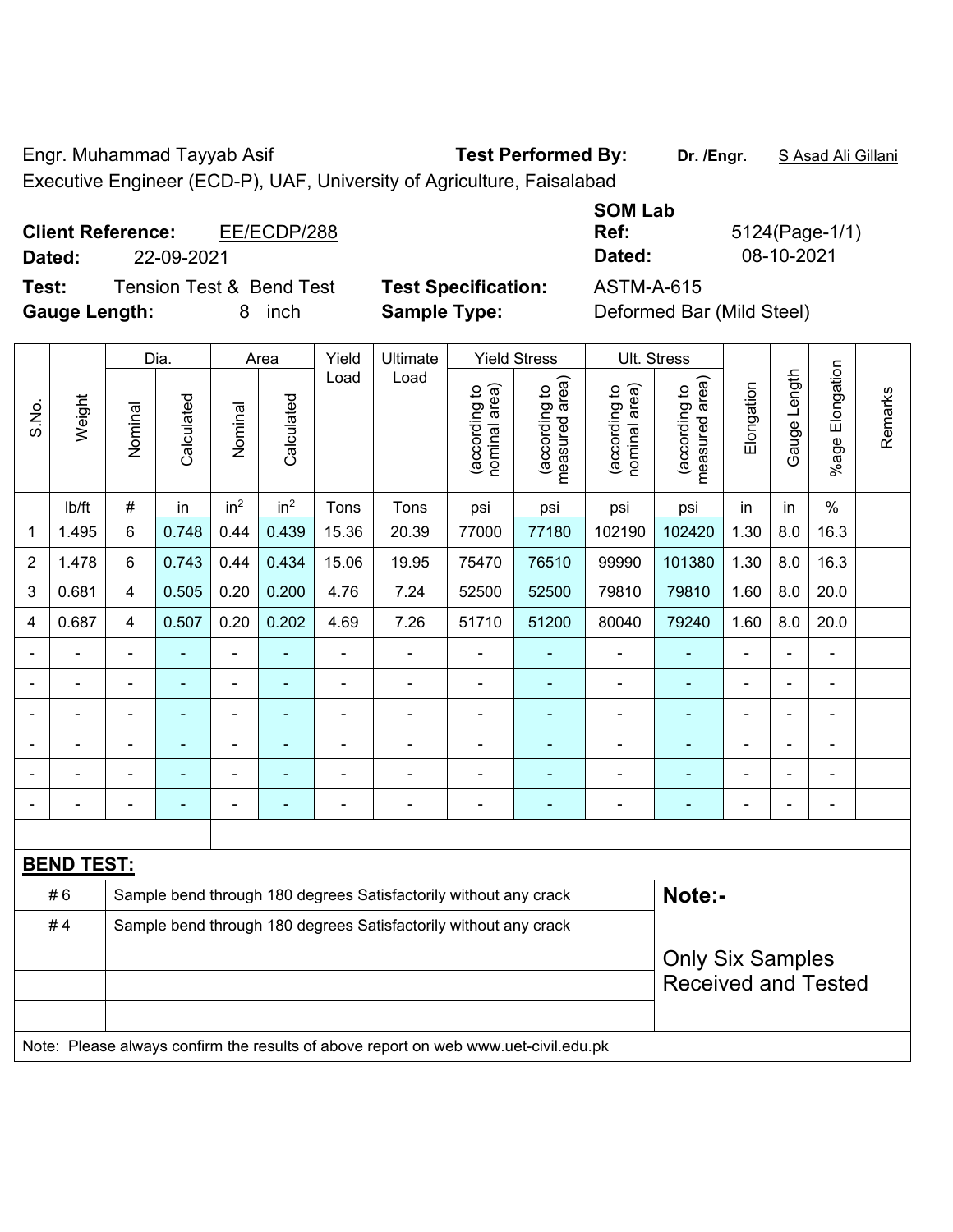Muhammad Shafeeq **Test Performed By:** Dr. /Engr. CEO, Indigo Developers, Lahore

S. Asad Ali

**Client Reference:** Nil

**Dated:** 08-10-2021 **Dated:** 08-10-2021

**Test:** Tension Test & Bend Test Test Specification: **Gauge Length:** 8 inch **Sample Type:** Deformed Bar

| <b>SOM Lab</b> |                |
|----------------|----------------|
| Ref:           | 5125(Page-1/1) |
| Dated:         | 08-10-2021     |
| ASTM-A-615     |                |

|                | Weight                                                                              | Dia.                                                                       |                                                                  | Area            |                 | Yield          | Ultimate       | <b>Yield Stress</b>            |                                             | Ult. Stress                    |                                 |                          |                |                      |         |
|----------------|-------------------------------------------------------------------------------------|----------------------------------------------------------------------------|------------------------------------------------------------------|-----------------|-----------------|----------------|----------------|--------------------------------|---------------------------------------------|--------------------------------|---------------------------------|--------------------------|----------------|----------------------|---------|
| S.No.          |                                                                                     | Nominal                                                                    | Calculated                                                       | Nominal         | Calculated      | Load           | Load           | nominal area)<br>(according to | (according to<br>measured area)<br>measured | nominal area)<br>(according to | (according to<br>measured area) | Elongation               | Gauge Length   | Elongation<br>%age l | Remarks |
|                | lb/ft                                                                               | #                                                                          | in                                                               | in <sup>2</sup> | in <sup>2</sup> | Tons           | Tons           | psi                            | psi                                         | psi                            | psi                             | in                       | in             | $\%$                 |         |
| 1              | 2.653                                                                               | 8                                                                          | 0.997                                                            | 0.79            | 0.780           | 28.80          | 38.86          | 80400                          | 81430                                       | 108480                         | 109870                          | 1.20                     | 8.0            | 15.0                 |         |
| 2              | 1.639                                                                               | 6                                                                          | 0.783                                                            | 0.44            | 0.482           | 16.23          | 19.06          | 81340                          | 74260                                       | 95550                          | 87220                           | 1.20                     | 8.0            | 15.0                 |         |
| 3              | 1.000                                                                               | 5                                                                          | 0.612                                                            | 0.31            | 0.294           | 10.88          | 13.83          | 77380                          | 81590                                       | 98410                          | 103770                          | 1.10                     | 8.0            | 13.8                 |         |
| $\overline{4}$ | 0.597                                                                               | 4                                                                          | 0.472                                                            | 0.20            | 0.175           | 5.25           | 7.72           | 57890                          | 66160                                       | 85100                          | 97250                           | 1.40                     | 8.0            | 17.5                 |         |
|                |                                                                                     | $\blacksquare$                                                             | $\blacksquare$                                                   | ÷,              |                 | ä,             | $\blacksquare$ | $\blacksquare$                 | $\blacksquare$                              | $\blacksquare$                 | $\blacksquare$                  | $\overline{a}$           |                | ä,                   |         |
|                |                                                                                     |                                                                            | $\blacksquare$                                                   | ÷,              |                 |                | $\blacksquare$ | $\blacksquare$                 | $\sim$                                      | $\blacksquare$                 | ۰                               |                          |                | ä,                   |         |
|                |                                                                                     |                                                                            |                                                                  | $\blacksquare$  |                 |                | $\blacksquare$ | $\blacksquare$                 | ÷                                           | $\overline{a}$                 |                                 |                          |                | ÷                    |         |
|                |                                                                                     |                                                                            | $\overline{\phantom{0}}$                                         | ۰               | ۰               | $\blacksquare$ | $\blacksquare$ | $\blacksquare$                 | ۰                                           | $\blacksquare$                 | $\overline{\phantom{0}}$        | $\blacksquare$           | $\blacksquare$ | $\blacksquare$       |         |
|                |                                                                                     |                                                                            | $\overline{\phantom{0}}$                                         | ä,              |                 |                | $\blacksquare$ | $\blacksquare$                 | ÷                                           | $\blacksquare$                 | ۰                               | $\overline{\phantom{a}}$ |                | ä,                   |         |
|                |                                                                                     |                                                                            | $\blacksquare$                                                   | ۰               |                 | $\blacksquare$ | $\blacksquare$ | $\blacksquare$                 | ÷                                           | $\blacksquare$                 | ۰                               | Ē,                       |                | $\blacksquare$       |         |
|                |                                                                                     |                                                                            |                                                                  |                 |                 |                |                |                                |                                             |                                |                                 |                          |                |                      |         |
|                | <b>BEND TEST:</b>                                                                   |                                                                            |                                                                  |                 |                 |                |                |                                |                                             |                                |                                 |                          |                |                      |         |
|                | # 8                                                                                 | Note:-<br>Sample bend through 180 degrees Satisfactorily without any crack |                                                                  |                 |                 |                |                |                                |                                             |                                |                                 |                          |                |                      |         |
|                | #6<br>Sample bend through 180 degrees Satisfactorily without any crack              |                                                                            |                                                                  |                 |                 |                |                |                                |                                             |                                |                                 |                          |                |                      |         |
| #5             |                                                                                     | Sample bend through 180 degrees Satisfactorily without any crack           |                                                                  |                 |                 |                |                |                                |                                             |                                | <b>Only Eight Samples</b>       |                          |                |                      |         |
| #4             |                                                                                     |                                                                            | Sample bend through 180 degrees Satisfactorily without any crack |                 |                 |                |                |                                |                                             |                                | <b>Received and Tested</b>      |                          |                |                      |         |
|                |                                                                                     |                                                                            |                                                                  |                 |                 |                |                |                                |                                             |                                |                                 |                          |                |                      |         |
|                | Note: Please always confirm the results of above report on web www.uet-civil.edu.pk |                                                                            |                                                                  |                 |                 |                |                |                                |                                             |                                |                                 |                          |                |                      |         |

Gillani